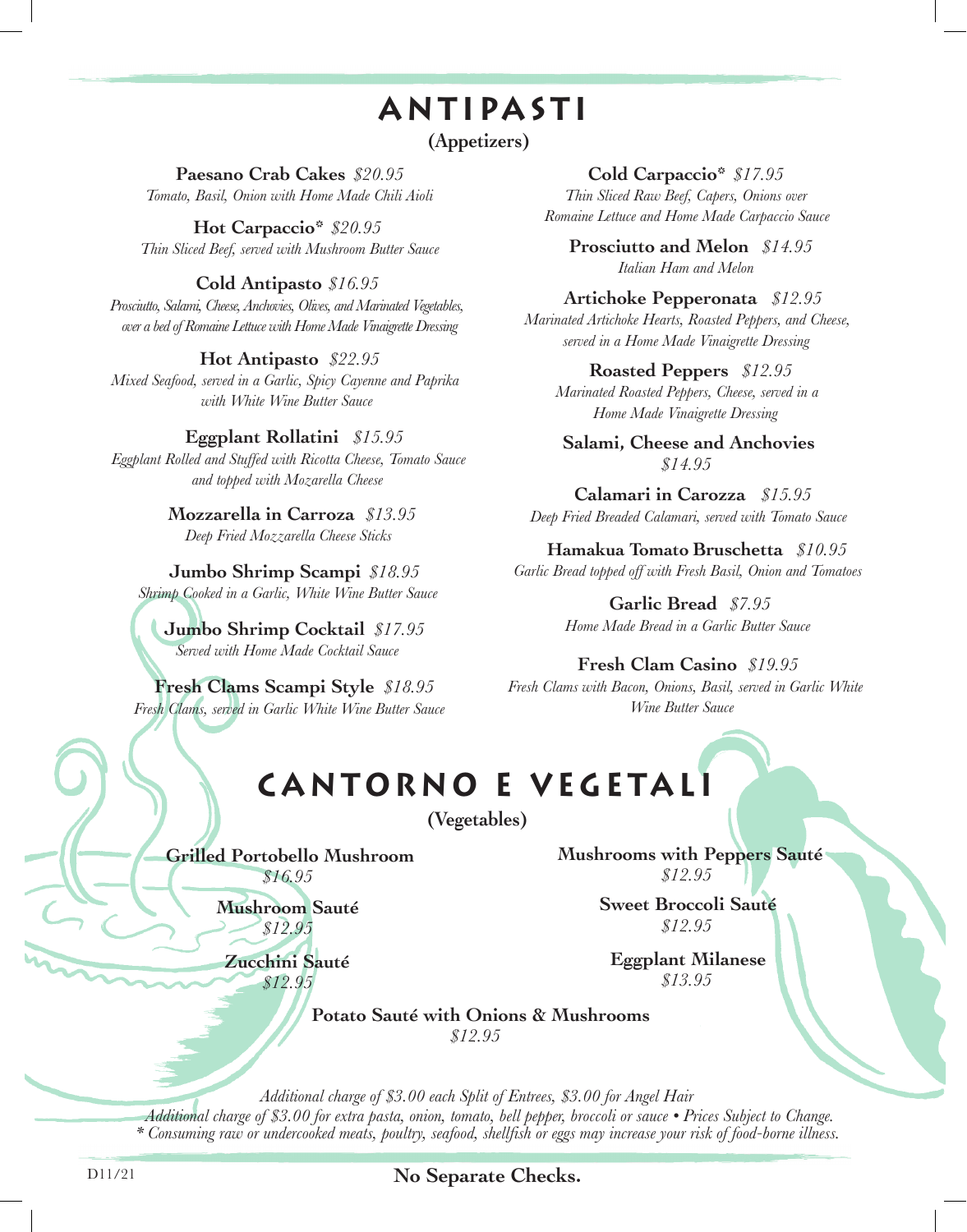# **insalate**

**(Salads)**

**Caesar Salad\*** *(per person) Romaine Lettuce, Eggs, Garlic, Anchovies, Cheese* Plain *\$10.95* Chicken *\$13.95* Shrimp *\$13.95*

> *\$11.95* **Calamari Vinaigrette Tossed Green Salad** *\$8.95* **Chicken Salad** *\$11.95* **Paesano Shrimp Salad** *\$11.95*

#### **Seafood Salad** *\$12.95*

**Caprese Salad** *\$15.95*

*Fresh Sliced Buffalo Mozzarella Cheese, Tomato, Fresh Basil, served with Pesto and Balsamic Vinaigrette Sauce*

#### **Blackened Salmon Salad**   *\$25.95*

#### **Fish Salad**   *\$25.95*



## **ZUPPE**

**(Soup)**

*Cup \$6.95 Bowl \$7.95*

**Minestrone** *Vegetable Soup*

**Pasta Fagioli** *Macaroni and Bean Soup with Hamhocks*

### **SIDE ORDERS**

**Meat Ball or Sausage** *\$12.95*

**Sausage & Pepper** *\$13.95*

**Crispy Roasted Garlic** *\$5.95*

> **Alfredo Sauce** *\$4.95*

**Pesto Sauce** *\$4.95*

**PASTA**

**Alfredo Broccoli** *\$13.95*

> **Mushroom** *\$13.95*

**Tomato or Garlic** *\$11.95*

*Additional charge of \$3.00 each Split of Entrees, \$3.00 for Angel Hair Additional charge of \$3.00 for extra pasta, onion, tomato, bell pepper, broccoli or sauce • Prices Subject to Change. \* Consuming raw or undercooked meats, poultry, seafood, shellfish or eggs may increase your risk of food-borne illness.*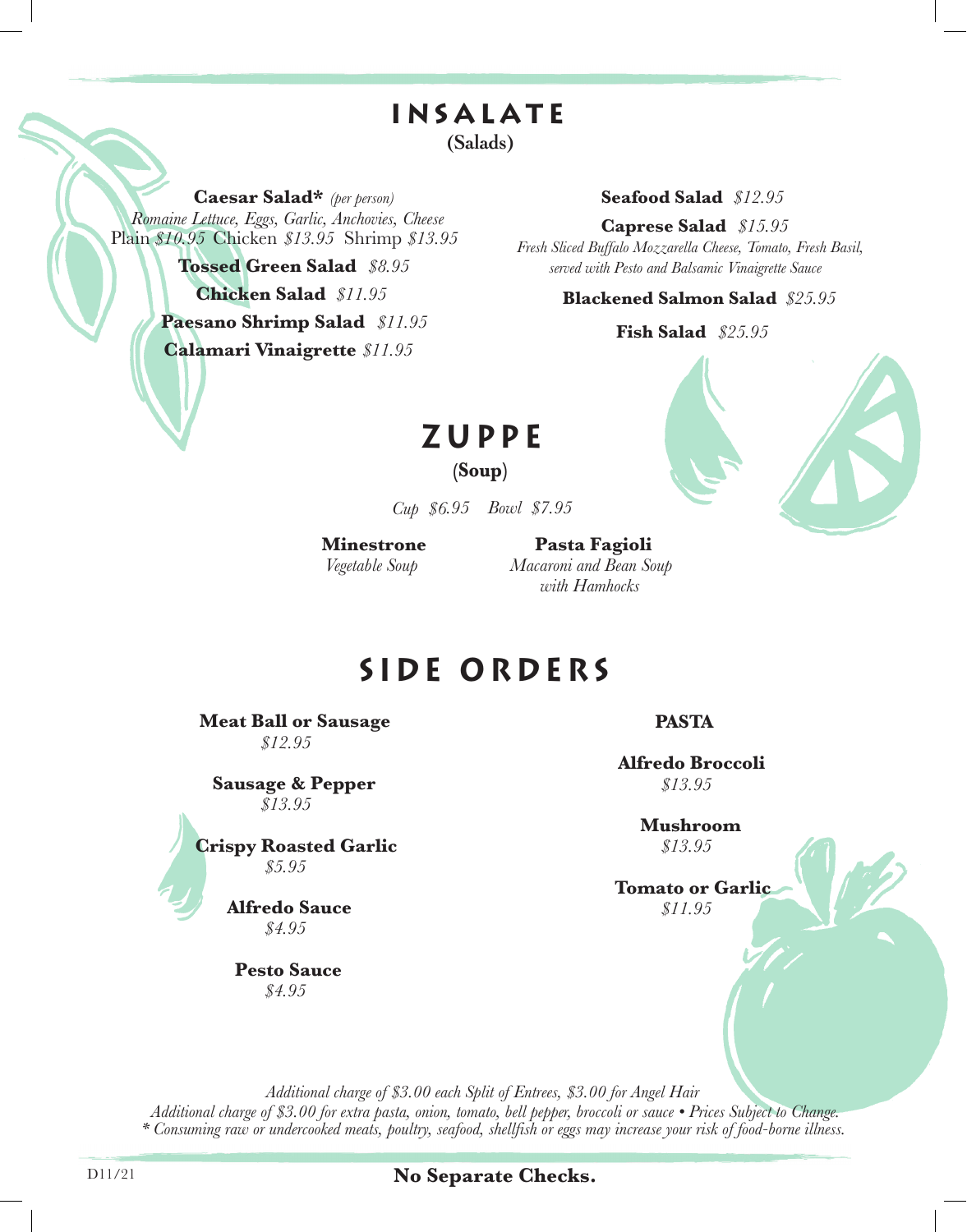## **FARINA CCI**

**(Pasta)**

#### **Choice of Linguine, Fettuccini or Rigatoni**

**Marinara Sauce** *Small \$16.95 Large \$20.95*

**Meat Ball** *Small \$19.95 Large \$25.95*

**Chicken Meat Ball** *Small \$19.95 Large \$25.95*

**Sausage** *Small \$19.95 Large \$25.95*

**Sausage and Meat Ball** *Small \$19.95 Large \$25.95*

**Meat Sauce** *Small \$19.95 Large \$25.95*

**Anchovy Sauce** *Small \$18.95 Large \$22.95*

**Pesto Sauce** *Small \$18.95 Large \$22.95*

**Carbonara** *Small \$20.95 Large \$26.95*

**Clam Sauce**  *(Choice of Garlic or Tomato Sauce) Small \$20.95 Large \$26.95*

**Mushroom Sauce** *(Choice of Garlic or Tomato Sauce) Small \$18.95 Large \$23.95*

### **DA L P O LLAI O**

#### **(From the Chicken Coop)**

#### **Chicken Alla Cacciatore**

*Red Wine, Mushrooms, Bell Peppers, Black Olives & Tomato Sauce Small \$21.95 Large \$28.95*

#### **Chicken Paesano**

*Sautéed with Garlic, Pepperoncini, Capers, Black Olives, & Mushrooms in Wine Sauce Small \$21.95 Large \$28.95*

#### **Chicken Alla Marsala**

*Breaded, Marsala Wine, Mushrooms & Butter Small \$21.95 Large \$28.95*

#### **Chicken Alla Sorrentino**

*Breaded with Eggplant, Cheese, Mushrooms, & Marsala Wine Sauce Small \$23.95 Large \$31.95*

#### **Chicken Puttanesca**

*Sautéed with Garlic, Anchovy, Chili Peppers & Tomato Sauce Small \$21.95 Large \$28.95*

**Chicken Piccata**

*Chicken, Capers, Lemon, White wine Butter Sauce Small \$21.95 Large \$28.95*

#### **Chicken Florentine**

*Boneless Chicken sauteed with garlic, onion, bacon, caper, cherry tomato, spinach, wine sauce Small \$22.95 Large \$29.95*

#### **Chicken Alla Saltimbocca Romana**

*Breaded, Spinach, Cheese, Prosciutto, Mushroom & White Wine Butter Sauce Small \$23.95 Large \$31.95*

#### **Chicken Alla Parmigiana**

*Breaded, Cheese, Tomato Sauce Small \$21.95 Large \$28.95*

#### **Chicken Alla Pomodori**

*Chicken with Bacon, Onion, Tomato, Garlic Fresh Basil, White Wine Tomato Sauce Small \$22.95 Large \$29.95*

#### **Chicken Alla Oreganata**

*Oregano, Garlic & Olive Oil Small \$21.95 Large \$28.95*

*Additional charge of \$3.00 each Split of Entrees, \$3.00 for Angel Hair Additional charge of \$3.00 for extra pasta, onion, tomato, bell pepper, broccoli or sauce • Prices Subject to Change. \* Consuming raw or undercooked meats, poultry, seafood, shellfish or eggs may increase your risk of food-borne illness.*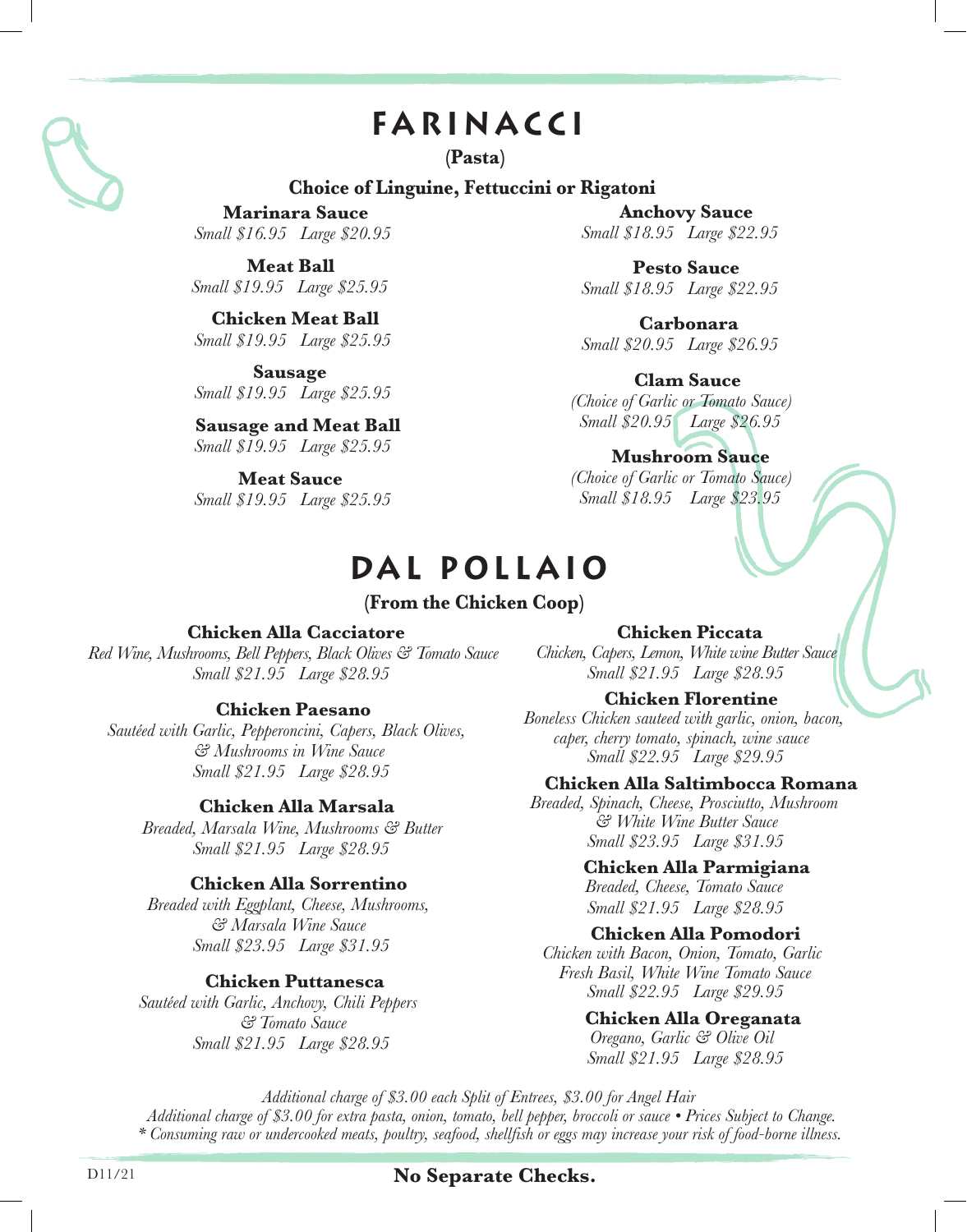## **SPECIALITA DELLA C A S A**

#### **(House Specialties)**

#### **Fettuccini Alfredo with Shrimp & Broccoli** *Small \$24.95 Large \$33.95*

**Fettuccini Alfredo with Chicken & Broccoli** *Small \$21.95 Large \$28.95*

#### **Fettuccini Alfredo with Broccoli**

*Cream & Cheese Sauce Small \$18.95 Large \$23.95*

#### **Cheese Ravioli with Meat Sauce**

*Small \$19.95 Large \$25.95*

#### **Cheese Ravioli**

*Stuffed with Ricotta Cheese Small \$17.95 Large \$22.95*

#### **Baked Stuffed Eggplant**

*Baked Eggplant with Mozzarella & Ricotta Cheese Served with Linguine Small \$19.95 Large \$25.95*

#### **Rigatoni Alla Ricotta**

*Rigatoni Tossed with Ricotta Cheese Small \$18.95 Large \$23.95*

#### **Rigatoni Arrabiata**

*Sautéed Bacon, Ham, Garlic with spicy Tomato Sauce Small \$20.95 Large \$26.95*

#### **Chicken Vegetable Linguine**

*Boneless Chicken Sautéed with Vegetables. Choice of Tomato Sauce, Garlic Sauce or Pesto Sauce Small \$21.95 Large \$28.95*

#### **Shrimp Vegetable Linguine**

*Shrimp Sautéed with Vegetables, Garlic. Choice of Tomato Sauce, Garlic Sauce or Pesto Sauce Small \$21.95 Large \$28.95*

#### **Calamari Vegetable Linguine**

*Squid strips. Sautéed with Vegetables in Garlic Sauce. Choice of Tomato Sauce, Garlic Sauce or Pesto Sauce Small \$21.95 Large \$28.95*

#### **Sausages & Peppers with Potato**

*Sausage, Mushrooms, Peppers & Potato. Sautéed with Wine Small \$21.95 Large \$28.95*

#### **Sicilian Chicken**

*Mushrooms, Peppers & Potato Sautéed with Wine Small \$21.95 Large \$28.95*

#### **Linguine Chicken Anchovy Olio**

*Boneless Chicken Sautéed with Anchovy, Garlic & Olive Oil Small \$21.95 Large \$28.95*

#### **Linguine Vegetarian**

*(Choice of Garlic or Tomato Sauce) Small \$18.95 Large \$23.95*

#### **Chicken Portobello**

*Boneless Chicken Sauteed with Portabello mushroom and vegetables and a touch of wine Served with Linguine Small \$21.95 Large \$28.95*

#### **Shrimp Portobello**

*Shrimp Sauteed with Portabello mushroom and vegetables and a touch of wine Served with Linguine Small \$21.95 Large \$28.95*

#### **Lasagna**

*Meat Sauce, Pasta with Ricotta Cheese & Mozzarella \$27.95*

#### **Seafood Combination**

*(Choice of Garlic or Tomato Sauce) Shrimp, Calamari, Clams, Mussels. Served with Linguine Small \$26.95 Large \$35.95*

#### **Eggplant Alla Parmigiana**

*Eggplant, Tomato Sauce, Cheese Served with Linguine Small \$18.95 Large \$23.95*

*Additional charge of \$3.00 each Split of Entrees, \$3.00 for Angel Hair*

*Additional charge of \$3.00 for extra pasta, onion, tomato, bell pepper, broccoli or sauce • Prices Subject to Change. \* Consuming raw or undercooked meats, poultry, seafood, shellfish or eggs may increase your risk of food-borne illness.*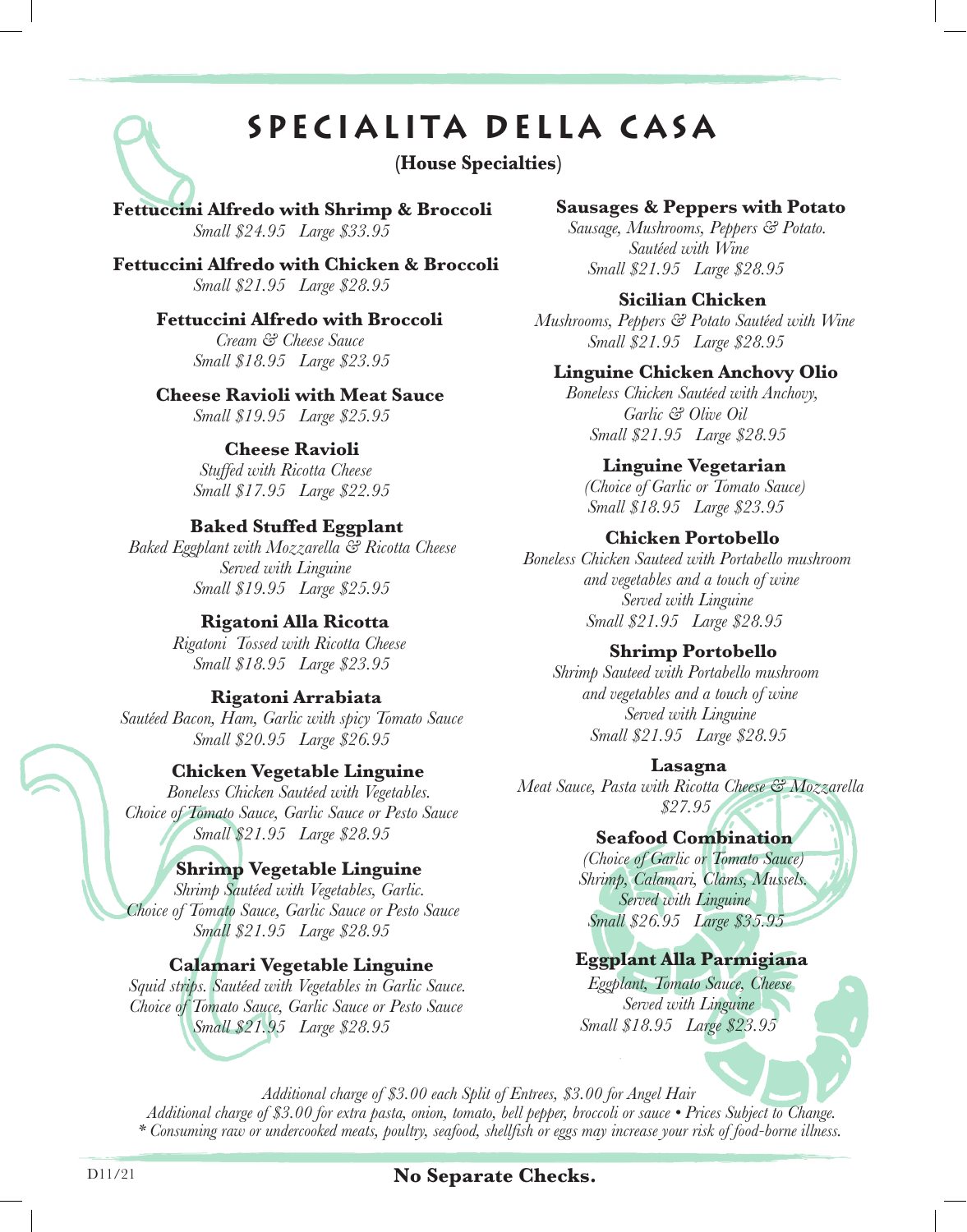## **DAL MAR E**

**(From the Sea)**

#### **Shrimp Marinara**

*Marinara Sauce & Mushrooms Small \$24.95 Large \$33.95*

#### **Shrimp Scampi**

*Wine, Garlic, & Butter Sauce Small \$23.95 Large \$32.95*

#### **Shrimp Alla Francese**

*Egg Batter, Lemon & Butter Wine Sauce Small \$23.95 Large \$32.95*

#### **Scallops Alla Scampi Style**

*Wine, Garlic, Snap Peas & Butter Sauce Small \$26.95 Large \$36.95*

#### **Scallops & Shrimps Alla Bolla**

*Wine, Garlic, Butter, & Snap Peas Small \$26.95 Large \$36.95*

#### **Fresh Clams**

*(Choice of Scampi or Tomato Sauce) Small \$23.95 Large \$32.95*

#### **Calamari Marinara**

*Breaded Squid strips in Tomato Sauce, Garlic Small \$21.95 Large \$28.95* 

#### **Calamari Alla Scampi Style**

*Breaded Squid Steak with Wine Garlic Butter Sauce Small \$21.95 Large \$28.95* 

#### **Calamari Alla Parmigiana**

*Squid Steak, Cheese & Tomato Sauce Small \$21.95 Large \$28.95* 

**Mussels Alla Marinara**

*Garlic, Mussels in Tomato Sauce Small \$21.95 Large \$28.95* 

#### **Mussels Alla Basil**

*Mussels with Basil Garlic Butter Wine Sauce Small \$21.95 Large \$28.95* 

#### **Fresh Clams Casino**

*Fresh Clams, Garlic, Bacon, Onion, Basil, White Wine Butter Sauce Small \$24.95 Large \$33.95*

#### **Fish Sauté**

*Sautéed Garlic, Olive Oil Small \$25.95 Large \$34.95*

#### **Fish Alla Piccata**

*Lemon, Capers, White Wine Butter Sauce Small \$25.95 Large \$34.95*

#### **Fish Alla Scampi**

*Wine, Garlic & Butter Sauce Small \$25.95 Large \$34.95*

#### **Fish Arrabiata**

*Garlic, Ham, Bacon & Spicy Tomato Sauce Small \$26.95 Large \$36.95*

#### **Fish Oreganata**

*Oregano, Garlic, Olive Oil Small \$25.95 Large \$34.95*

#### **Fish Alla Capri**

*Garlic, Caper, Olives, Fresh Basil, Tomato, Lemon, White Wine Butter Sauce Small \$26.95 Large \$36.95*

*Additional charge of \$3.00 each Split of Entrees, \$3.00 for Angel Hair Additional charge of \$3.00 for extra pasta, onion, tomato, bell pepper, broccoli or sauce • Prices Subject to Change. \* Consuming raw or undercooked meats, poultry, seafood, shellfish or eggs may increase your risk of food-borne illness.*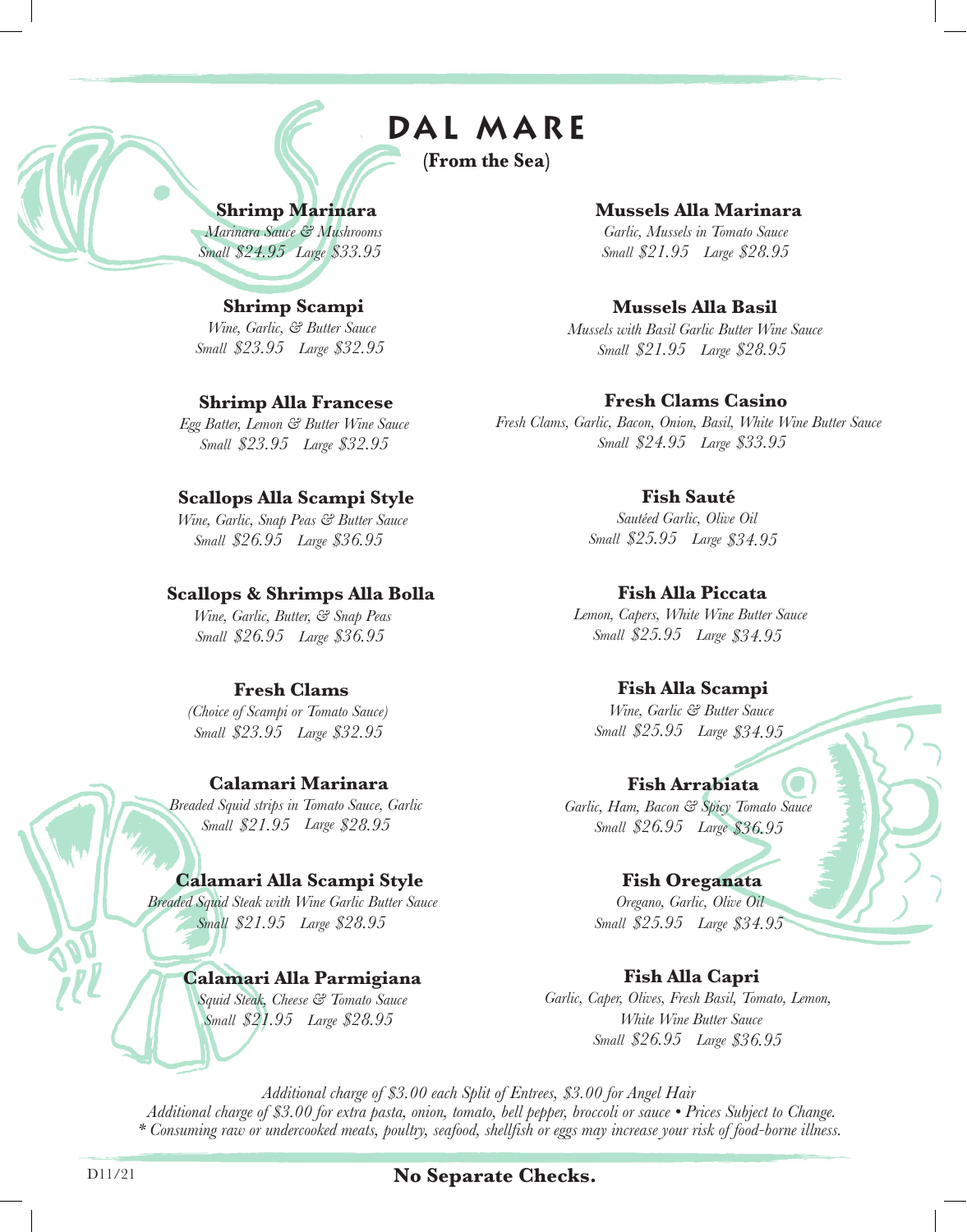### **vitello e a lt r o**

**Choice of Pasta, Potato or Vegetable**

**Veal Scallopine Alla Francese** *Breaded Veal, Lemon & Butter Wine Sauce Small \$27.95 Large \$36.95*

**Veal Scallopine Alla Piccata** *Breaded Veal, Lemon, Caper, White Wine & Butter Sauce Small \$27.95 Large \$36.95*

**Veal Scallopine Alla Sorrentino** *Breaded Veal, Eggplant, Cheese, Mushrooms, Marsala Wine Sauce Small \$28.95 Large \$39.95*

**Veal Scallopine Saltimbocca Romana** *Breaded Veal, Prosciutto, Spinach & Cheese, Mushroom, White Wine Butter Sauce Small \$28.95 Large \$39.95*

> **Veal Scallopine Alla Parmigiana** *Breaded Veal, Tomato Sauce & Mozzarella Cheese Small \$27.95 Large \$36.95*

> > **Veal Scallopine Alla Milanese** *Breaded Veal, Garlic Small \$27.95 Large \$36.95*

**Veal Scallopine Alla Marsala** *Breaded Veal, Mushrooms, Marsala Wine Sauce Small \$27.95 Large \$36.95*

## **DALLA GRIGLI A**

**(Grill) Choice of Pasta, Potato or Vegetable**

**New York Steak\***

*Black Pan Grilled with Mushrooms, Onions, Red Wine Butter Reduction Small \$29.95 Large \$38.95*

**Pepper Steak\*** *Bell Peppers, Onions, Peppercorn, Red Wine Butter Reduction Small \$29.95 Large \$38.95*

> **Osso Bucco Alla Romana** *Veal Shank with Onions, Tomato Sauce Small \$30.95 Large \$41.95*

*Additional charge of \$3.00 each Split of Entrees, \$3.00 for Angel Hair Additional charge of \$3.00 for extra pasta, onion, tomato, bell pepper, broccoli or sauce • Prices Subject to Change. \* Consuming raw or undercooked meats, poultry, seafood, shellfish or eggs may increase your risk of food-borne illness.*

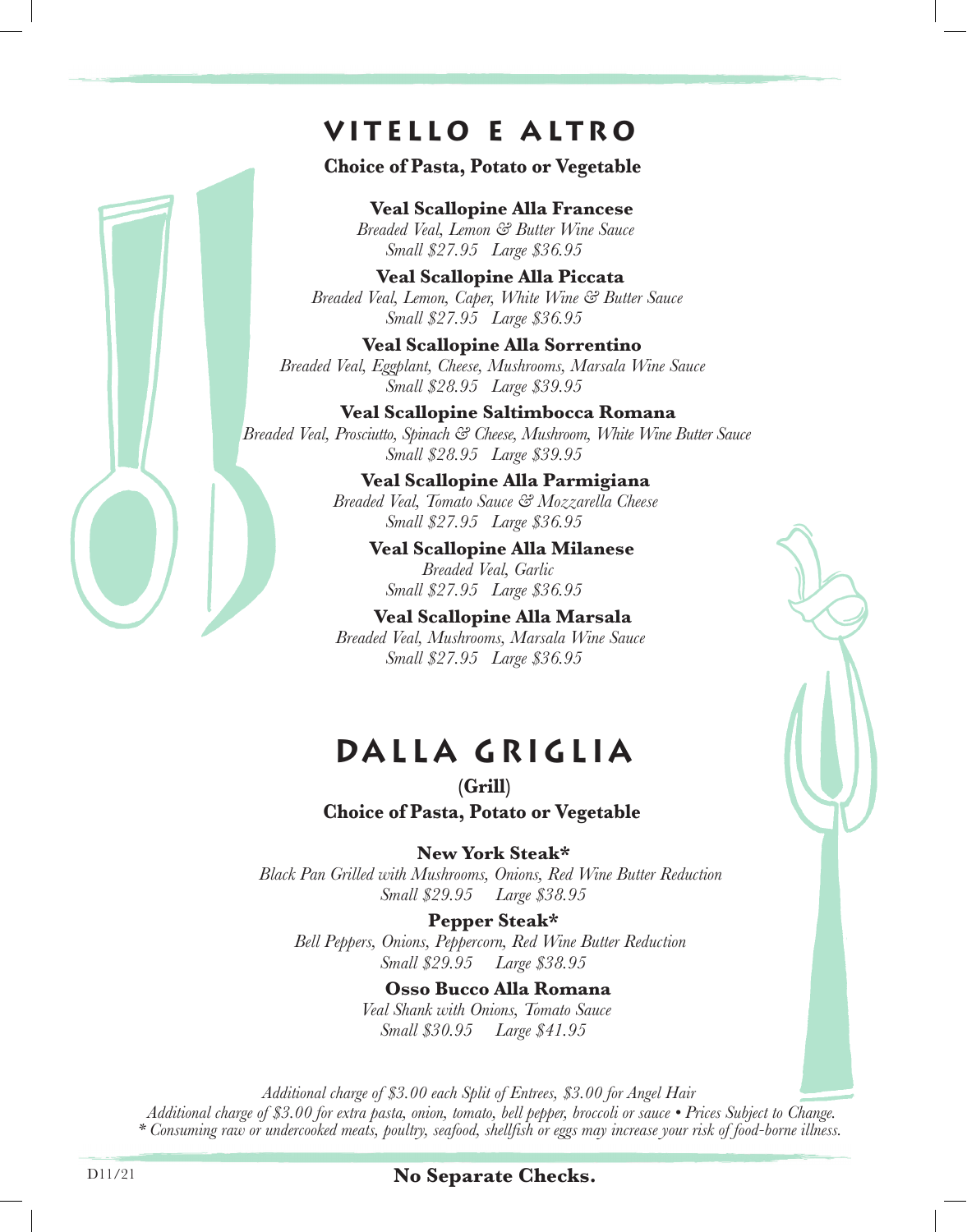# **CHEF'S SPECIAL**

| <b>New York Steak and Shrimp Scampi Served with Pasta*</b> \$42.95<br>New York Steak with mushroom, onion, jumbo shrimp sautéed in garlic, white wine,<br>and butter sauce. Served with linguine.          |
|------------------------------------------------------------------------------------------------------------------------------------------------------------------------------------------------------------|
|                                                                                                                                                                                                            |
| Sautéed mixed seafood with hamakua mushrooms, cherry tomato, peas, capers<br>simmered in wine, lemon grass, saffron, fennel tomato broth.                                                                  |
| \$44.95<br>Sautéed mixed seafood with confetti of onion, bell peppers, basil, simmered<br>in a white wine, homemade lobster sauce, served with fettuccini.                                                 |
| Osso Bucco and Shrimp Scallop Alla Bolla<br>\$45.95<br>Veal shank with onion and tomato sauce. Jumbo shrimp and sea scallop sautéed<br>with peas, wine and garlic butter sauce. Served with pasta.         |
| Fresh island fish sautéed with lots of garlic. Chicken sautéed in<br>olive oil, garlic, and anchovies. Served with pasta.                                                                                  |
| Chicken Cacciatore and Eggplant Parmigiana \$34.95<br>Chicken sautéed with bellpepper, black olives, mushroom, red wine<br>and tomato sauce. Served with pasta, breaded eggplant, tomato sauce and cheese. |
| Veal scallopine sautéed with jumbo shrimp, white wine, lemon and caper butter sauce.<br>Served with pasta.                                                                                                 |
| Chicken breaded and baked with tomato sauce and cheese.<br>Served with ravioli and tomato sauce.                                                                                                           |
| \$39.95<br>Pan grilled Atlantic salmon with garlic, caper, baby roma tomato, ginger,<br>balsamic reduction, served with vegetable.                                                                         |

*Additional charge of \$3.00 each Split of Entrees, \$3.00 for Angel Hair Additional charge of \$3.00 for extra pasta, onion, tomato, bell pepper, broccoli or sauce • Prices Subject to Change. \* Consuming raw or undercooked meats, poultry, seafood, shellfish or eggs may increase your risk of food-borne illness.*